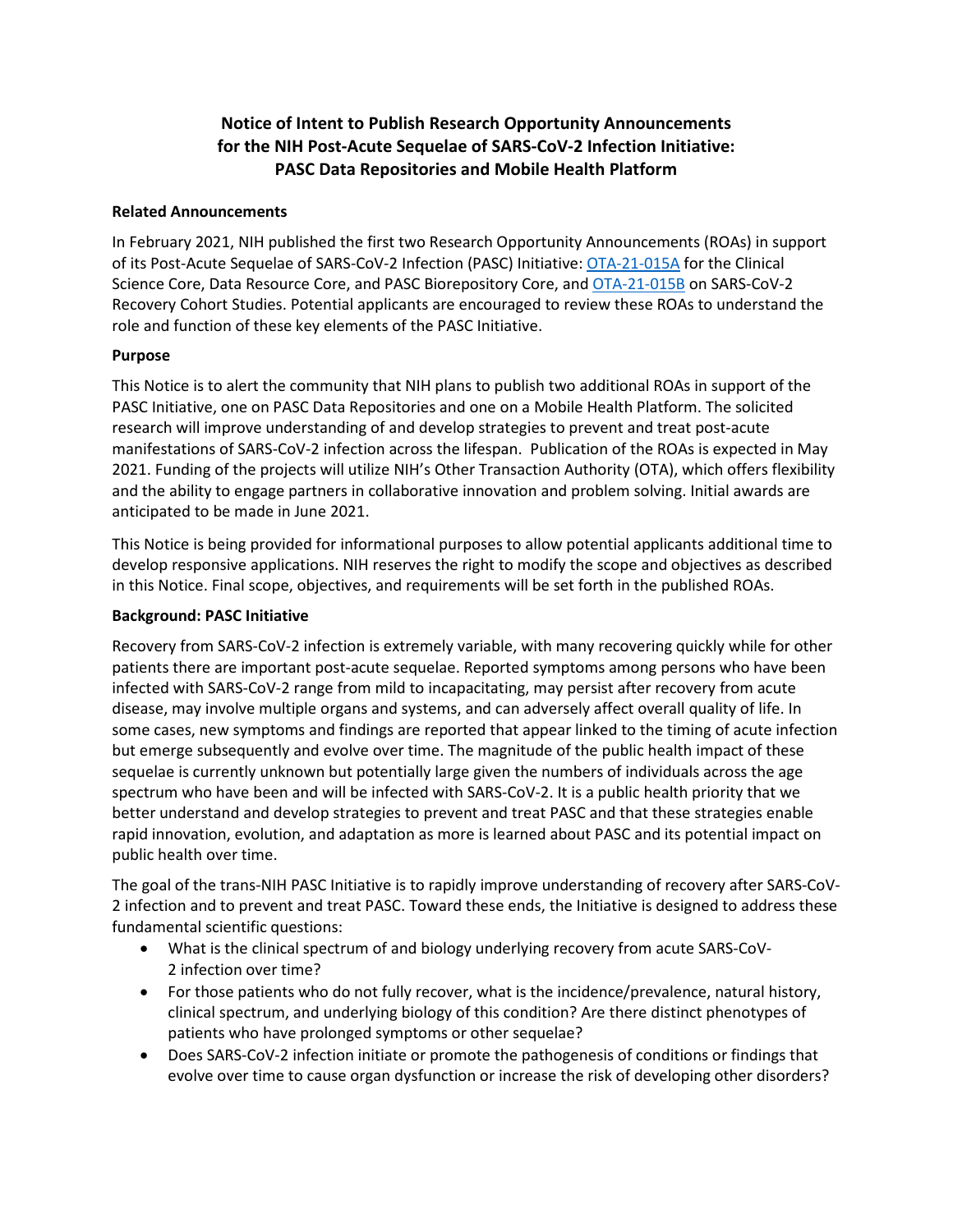The Initiative is designed to be a collaborative and inclusive approach for rapidly advancing our understanding of the recovery process and the epidemiology (including incidence/prevalence) and natural history (including duration) of PASC. Studies conducted will characterize: the clinical spectrum of recovery from SARS-CoV-2 infection across the lifespan, including the subset of patients who have symptoms of disease beyond the standard course; the individual, clinical, and contextual factors that contribute to the duration, types of symptoms, and severity of disease; phenotypes of patients who have prolonged symptoms or other sequelae; the impact of treatments for acute COVID-19 or for postacute symptoms on the duration and severity of symptoms; and factors that impact the outcomes in patients infected by SARS-CoV-2.

### **Background: PASC Data Resource Core**

In the hub-and-spoke model described below, the Data Repositories serve as the spokes surrounding the central coordinating hub, which is the PASC Data Resource Core (DRC). The DRC, which was described in a previous ROA (see [OTA-21-015A\)](https://covid19.nih.gov/sites/default/files/2021-02/PASC-ROA-OTA-3-Cores.pdf), will play a critically important and central role in coordinating and integrating data from the PASC Data Repositories (described below) and will work collaboratively with the Mobile Health Platform (described below). To assist applicants for the Data Repositories and Mobile Health Platform in understanding the importance of coordination and integration of the data across the various repositories, we provide in the paragraphs below some additional details about the anticipated role of the DRC.

The DRC will serve as the data hub for the PASC Initiative. It will lead PASC-related data management and cross-initiative harmonization, integration, and sharing by coordinating activities of the Data Repositories and fostering relationships and synergy between various repositories and other elements of the Consortium. The DRC will lead assessments and decision-making processes regarding adoption and implementation of data collection standards, a core set of PASC common data elements (CDEs) and tools, and harmonization procedures including mapping to common data models (e.g., OMOP) in collaboration with the NIH, the Data Repositories, the Clinical Science Core, and PASC Investigator Consortium to maximize comparability across the program and measurement modes (e.g., web, mobile app, in-person) for longitudinal research and evaluation of program impact.

In addition, the DRC will assist research projects with linking these data across Data Repositories and with stored biospecimens and data from other sources and providing data informatics tools to monitor program consortium progress and performance. It will also coordinate and facilitate the necessary data harmonization, mapping to common data models (e.g., OMOP), quality control, data curation, and analyses to prepare necessary data across all sites for ingestion and integration into the PASC Data Repositories. Lastly, the DRC will work with the PASC Data Repositories to ensure all PASC data is indexed and findable across the landscape of repositories. To this end the DRC will provide a master index of all data across the PASC repository landscape and maintain clear provenance of the data. Data will be made available in the appropriate data repository. In addition, the DRC will provide an easy-touse front-end portal with capabilities to find and aggregate data across the repositories and will work with NIH to ensure researchers can use repositories' analytical workbenches for analysis of these data in a secure cloud environment.

The DRC will also collaborate with the Mobile Health Platform and Digital Health Data Repository to make mobile health and related digital data generated by the PASC Initiative Clinical Recovery Cohort studies rapidly available to the PASC Investigator Consortium and to the greater research community.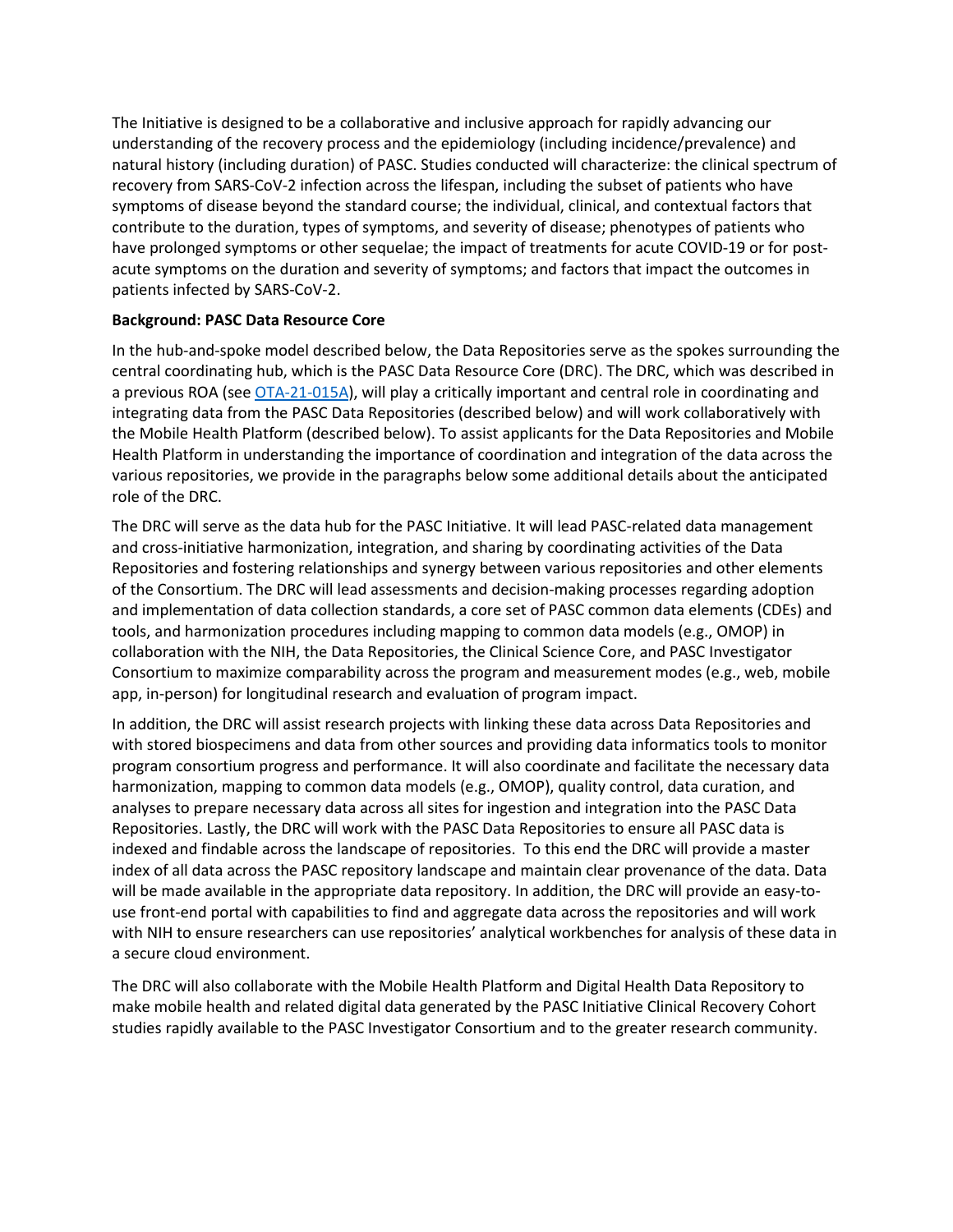#### **Research Opportunity Details**

#### **ROA #1: PASC Data Repositories**

NIH intends to solicit applications for the following: a **Digital Health Data Repository, Imaging Data Repository, Pathology Data Repository, Electronic Health Records (EHR) and Other Real-World Data (RWD) Repository,** and **Clinical and Observational Data Repository** to support data archiving and sharing for the PASC Initiative. NIH's vision for these data repositories is that they work collaboratively with the DRC to ensure integration of data across the repositories and with the PASC Investigator Consortium to rapidly and flexibly deploy, manage, and grow a robust, secure digital infrastructure that can meet the near-term and long-term needs of the program. In this vision, the PASC data repositories are the spokes in a hub-and-spoke model, with the PASC DRC serving as the coordination hub. The data repositories are expected to be capable of handling, deidentifying, and harmonizing data and information, making data and its derivatives readily available to researchers, and having the appropriate security and controls procedures for secure data access and analysis within and across their platforms.

The PASC Data Repositories are envisioned to serve as spokes and will work with PASC study awardees and the DRC (hub) to develop (and revise as necessary) standards, metadata, and common data elements that apply to the types of data collected by the respective Initiative awardees. It is anticipated that the PASC Data Repositories may be required to handle most of the data harmonization, deidentification, and curation of awardee data. The PASC Data Repositories will work with the DRC to enable facile data integration and sharing within their platform and to enable data discoverability from the DRC's data portal. In addition, it is anticipated that the PASC Data Repositories will enable their analytics platforms or workbenches to allow for federated analysis through a secure workbench managed by the DRC, with NIH partnership. In this way, data generated through the PASC Initiative will be made FAIR and will be easily integrated together regardless of where the data resides across PASC repositories. It is therefore important for awardees to nimbly adapt to the changing landscape of studies, measures, and needs of the Initiative. The PASC Data Repositories should be able to effectively collaborate and integrate with the various relevant data repositories and infrastructure that NIH and others have established (e.g., the National COVID Cohort Consortium (N3C), Rapid Acceleration of Diagnostics (RADx), All of Us, BioData Catalyst, the Gabriella Miller Kids First Data Resource, etc.).

NIH anticipates that overall governance of the PASC Initiative including the DRC, Clinical Science Core, Data Repositories and other awardees will be managed through a steering committee structure. A steering committee would be responsible for ensuring that the DRC and Data Repositories are meeting the needs of the consortium and the greater research community.

Toward these ends, NIH plans to publish a ROA to solicit applications for the following repositories:

**Digital Health Data Repository**, for which applicants will be expected to:

- Curate, perform quality assurance and quality control (QA/QC), aggregate, and store the digital health data being collected by the SARS-CoV-2 Recovery Cohort studies via the **Mobile Health Platform** (see **ROA #2: Mobile Health Platform** section below) and other PASC-related digital platforms, as appropriate.
- Facilitate the linkages of the digital health data from the Mobile Health Platform to the other data collected by relevant Recovery Cohort studies.
- Enable the PASC Consortium and greater research community to access the data through a portal and workbench managed by the DRC, including capabilities for data analytics, as appropriate.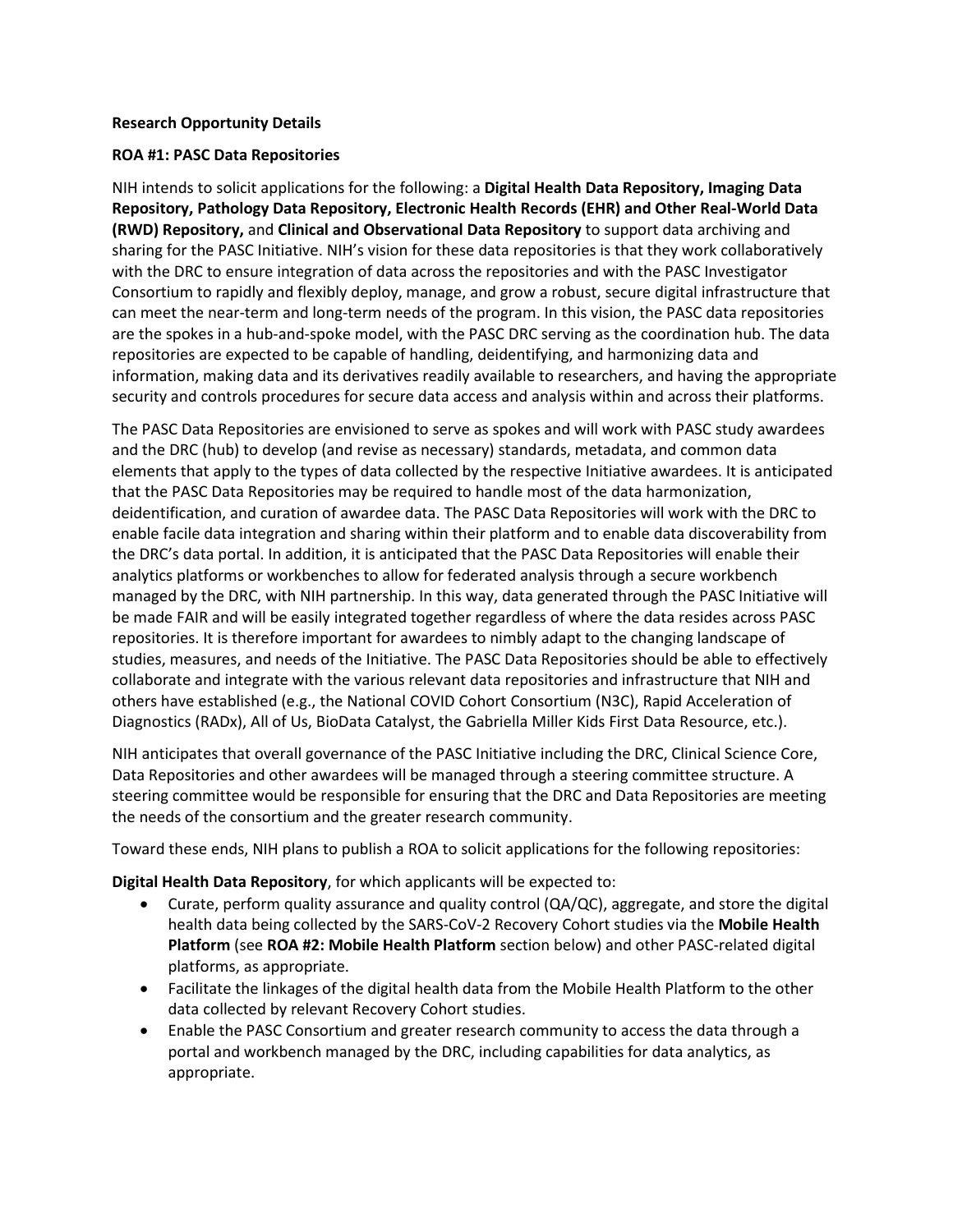- Ensure that digital health data are standardized so that comparisons can be made between different forms of sensor data (e.g. sampling rates, units of measure, binary characteristics such as active vs. sedentary, etc.).
- Facilitate the standardization and/or harmonization (i.e., mapping to common data elements) of PASC Initiative digital health data, including mobile technologies, wearable devices, sensors and internet technology for health, healthcare and clinical research, and others, as needed.
- Support the PASC Clinical Science Core and the PASC Consortium in developing and validating a standardized and/or harmonized set of digital health measures for assessing the trajectory of acute SARS-CoV-2 infection and PASC over time – including the data elements, temporality of assessment, and on-screen display of questions. These measures are likely to evolve as more is learned about recovery from SARS-CoV-2 infection and PASC. The measures should include:
	- o Core questions about the symptoms experienced by patients to chart recovery or worsening over time of symptoms and quality of life.
	- o Sensor data from consumer wearable devices that can capture data and specific symptoms or clusters of symptoms that patients are experiencing (e.g. heart rate, respiration rate, blood oxygen, activity levels, cough, sleep patterns, actigraphy, temperature, etc.).
	- o Serial at-home COVID-19 antigen testing to monitor possible reinfection.

**Imaging Data Repository**, for which applicants will be expected to:

- Provide for image deidentification, adhering to community standards and practices.
- Curate, perform QA/QC, aggregate, and store the digital images (including but not limited to neuroimaging, physiological, computed tomography and radiographic) being collected by the SARS-CoV-2 Recovery Cohort studies and other PASC-related activities as appropriate.
- Employ an imaging data dictionary consistent with standards and practices in the scientific community.
- Provide a means to link (e.g., privacy preserving record linkage) the imaging data to the other data collected by the clinical cohort studies. Enable the PASC Consortium and greater research community to access the data through the DRC's portal, including capabilities for data analytics that can be securely deployed in or federated with the DRC's workbench.
- Facilitate the standardization and/or harmonization (i.e., mapping to common data elements) of PASC Initiative imaging health data, consistent with standards and practices in the scientific community.
- Provide imaging-specific tools such as DICOM viewers, tools for annotating images, imaging analysis workflows, as well as well-developed data science, AI, and ML methods.
- Provide for the development and implementation of innovative imaging tools.

**Pathology Data Repository**, for which applicants will be expected to:

- Curate, perform QA/QC, aggregate, and store the digital pathology images (including but not limited to histopathology, whole slide imaging) being collected by the SARS-CoV-2 Autopsy Cohort studies and other PASC-related activities as appropriate.
- Employ a data dictionary consistent with standards and practices in the scientific community.
- Provide a means to link the pathology data to the other data collected by the clinical cohort studies. Enable the PASC Consortium and greater research community to access the data through the DRC's portal, including capabilities for data analytics that can be securely deployed in or federated with the DRC's workbench.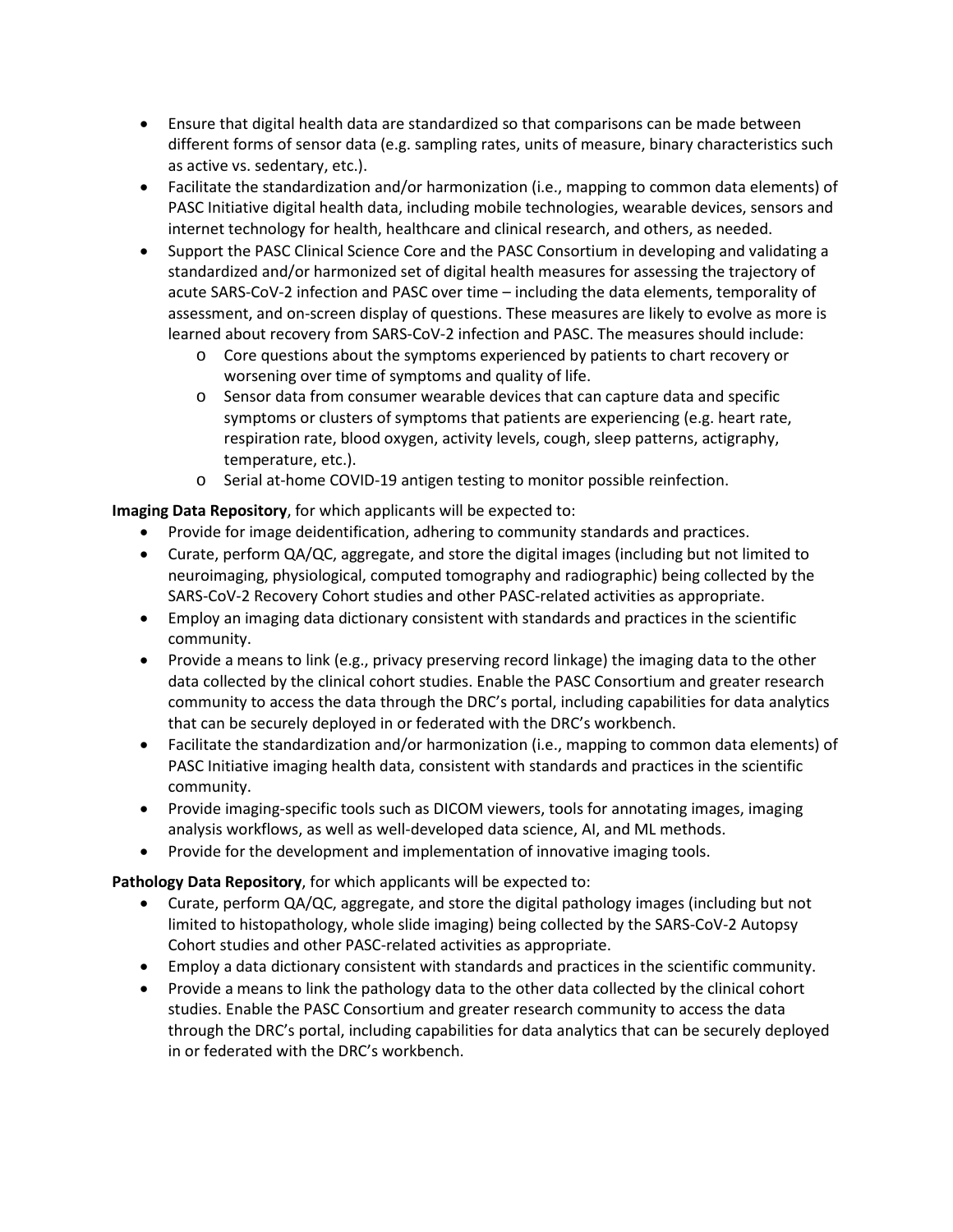• Facilitate the standardization and/or harmonization (i.e., mapping to common data elements) of PASC Initiative pathology data, consistent with standards and practices in the scientific community.

**EHR/RWD Data Repository**, for which applicants will be expected to:

- Curate, harmonize, perform QA/QC, aggregate, and store EHR and RWD being collected by the SARS-CoV-2 Recovery Cohort studies and other PASC-related activities as appropriate.
- Employ a data dictionary, and be able to map data to a common data model (OMOP) consistent with standards and practices in the scientific community.
- Be able to employ HL7 FHIR® (Fast Healthcare Interoperability Resources) standard to capture, integrate, and exchange clinical data for research purposes and to enhance capabilities to share research data [\(NOT-OD-19-122\)](https://grants.nih.gov/grants/guide/notice-files/NOT-OD-19-122.html).
- Be able to appropriately anonymize and share EHR and RWD.
- Provide a means to link the EHR and RWD data, via privacy preserving record linkage (hash), to the other data collected by the SARS-CoV-2 Recovery Cohort studies. Enable the PASC Consortium and greater research community to access the data through the DRC's portal, including capabilities for data analytics that can be securely deployed in or federated with the DRC's workbench.
- Facilitate the standardization and/or harmonization (i.e., mapping to common data elements) of PASC Initiative EHR and RWD data, consistent with standards and practices in the scientific community.
- **Optional:** Establish and maintain an inventory of synthetic clinical data generation and verification/validation projects based upon the EHR and RWD being collected by the SARS-CoV-2 Recovery Cohort studies and other PASC-related activities as appropriate.

**Clinical and Observational Data Repository**, for which applicants will be expected to:

- Curate, harmonize, perform QA/QC, aggregate, and store clinical and observational data being collected by the SARS-CoV-2 Recovery Cohort studies and other PASC-related activities as appropriate.
- Employ a data dictionary, ability to work with consortium to develop and implement common data elements and ability to map data to a common data model (OMOP) consistent with standards and practices in the scientific community.
- Demonstrate capacity to employ HL7 FHIR® (Fast Healthcare Interoperability Resources) standard to capture, integrate, and exchange clinical data for research purposes and to enhance capabilities to share research data (NOT-OD-19-122).
- Be able to share appropriately anonymized clinical and related data with appropriate data control access procedures.
- Provide a means to link the EHR and RWD data to the other data collected by the SARS-CoV-2 Recovery Cohort studies. Enable the PASC Consortium and greater research community to access the data through the DRC's portal, including capabilities for data analytics that can be securely deployed in or federated with the DRC's workbench.
- Facilitate the standardization and/or harmonization (i.e., mapping to common data elements) of PASC Initiative clinical and observational data, consistent with standards and practices in the scientific community.

In addition to the above requirements, **all PASC Data Repository applicants** will be expected to**:**

• Enable researchers to bring their own data for analysis with the repository data.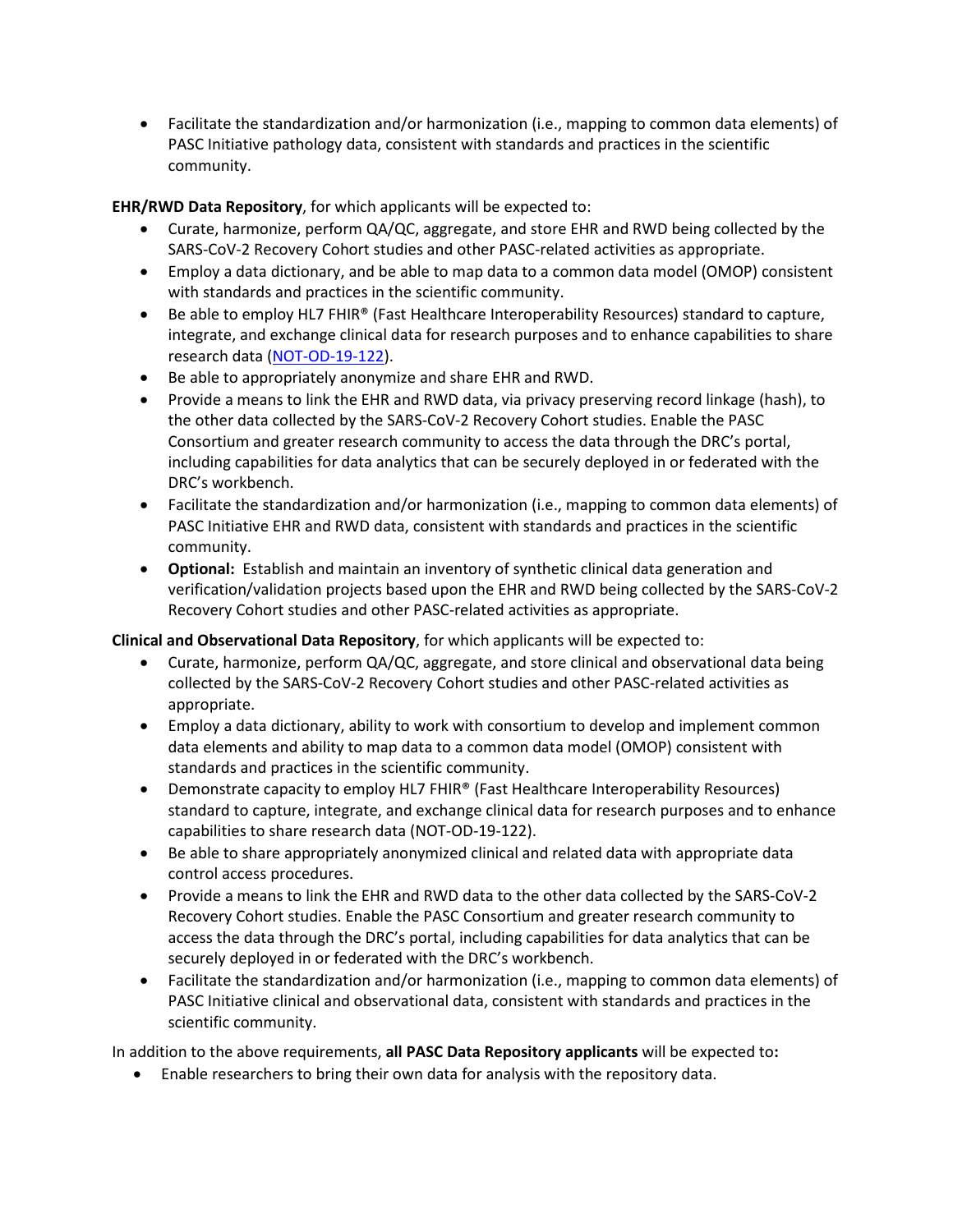- Support user authentication and authorization using the NIH Researcher Auth Service that ensure respect for patient consent as to data use related to Controlled Access data.
- Support the appropriate use of non-consented and de-identified data. Build a data management model that will link deidentified data (through a third party, via privacy-preserving record linkage) and coordinate linkage with the clinical and electronic health record-level data in the PASC DRC for inclusion in a larger NIH data integration model.
- Funded Data Repositories are expected to fully integrate, in a collaborative fashion, with the PASC DRC to support scientific collaboration, common data elements and data harmonization, data sharing, enabling cross-Consortium collaboration for easy access and findability and analysis of data and for rapid dissemination of findings.
- Maximize the value of the collective data sets and enable interoperability with other NIH COVID-19 research resources by supporting studies and working with the PASC DRC to make relevant data and analytical resources accessible through a cloud-based data workbench.
- Have the appropriate security protocols and processes including repository-managed systems that can obtain and maintain an Authority to Operate (ATO) compliant with applicable regulations and standards, including FISMA at the Moderate level and including cloud-specific controls where appropriate. Data Repositories will prepare all required Security Assessment and Authorization documentation based on NIST guidance and gain ATO approval from the appropriate Designated Authorizing Authority.

### **ROA #2: PASC Mobile Health Platform**

NIH intends to solicit research proposals to serve as the **Mobile Health Platform** for the PASC Initiative. Together with the **Digital Health Data Repository** (see **ROA #1: Data Repositories** section above), the Mobile Health Platform will facilitate the collection, annotation, harmonization, curation and sharing of digital health data collected via mobile apps and/or sensors by the PASC Investigator Consortium to augment and complement existing clinical, EHR, and other real-world data collection.

The Mobile Health Platform is expected to be capable of handling recruitment and engagement of participants, obtaining electronic consent, collecting standardized information from participants, and in collaboration with the Digital Health Data Repository, Data Resource Core, and Clinical Science Core, making data and its derivatives rapidly available to other members of the Consortium and to the greater research community.

Toward these ends, NIH plans to publish a ROA to solicit applications for a Mobile Health Platform, for which applicants will be expected to:

- Provide each SARS-CoV-2 Recovery Cohort study with a customized mobile app for enabling secure collection of a standardized set of digital health measures (defined below), as well as other standardized measures. Cohort studies that already employ their own apps will have the option to either adopt the Mobile Health Platform app or to modify their own apps to include the standardized measures. The Mobile Health Platform will need to support multiple, concurrent mobile-only and hybrid studies across the PASC Consortium, including multiple clinical study designs, with customized study deployments and study experience.
- Maintain integrity, confidentiality, privacy, and security of participant study data collected through the Mobile Health Platform. The Mobile Health Platform may require the creation and maintenance of System(s) of Record (SOR) to securely contain personally identifiable information (PII). The SORs will adhere to a Federal Information Security Management Act (FISMA)-moderate level of security controls. The Mobile Health Platform will be compliant with 21 CFR Part 11 (section D).